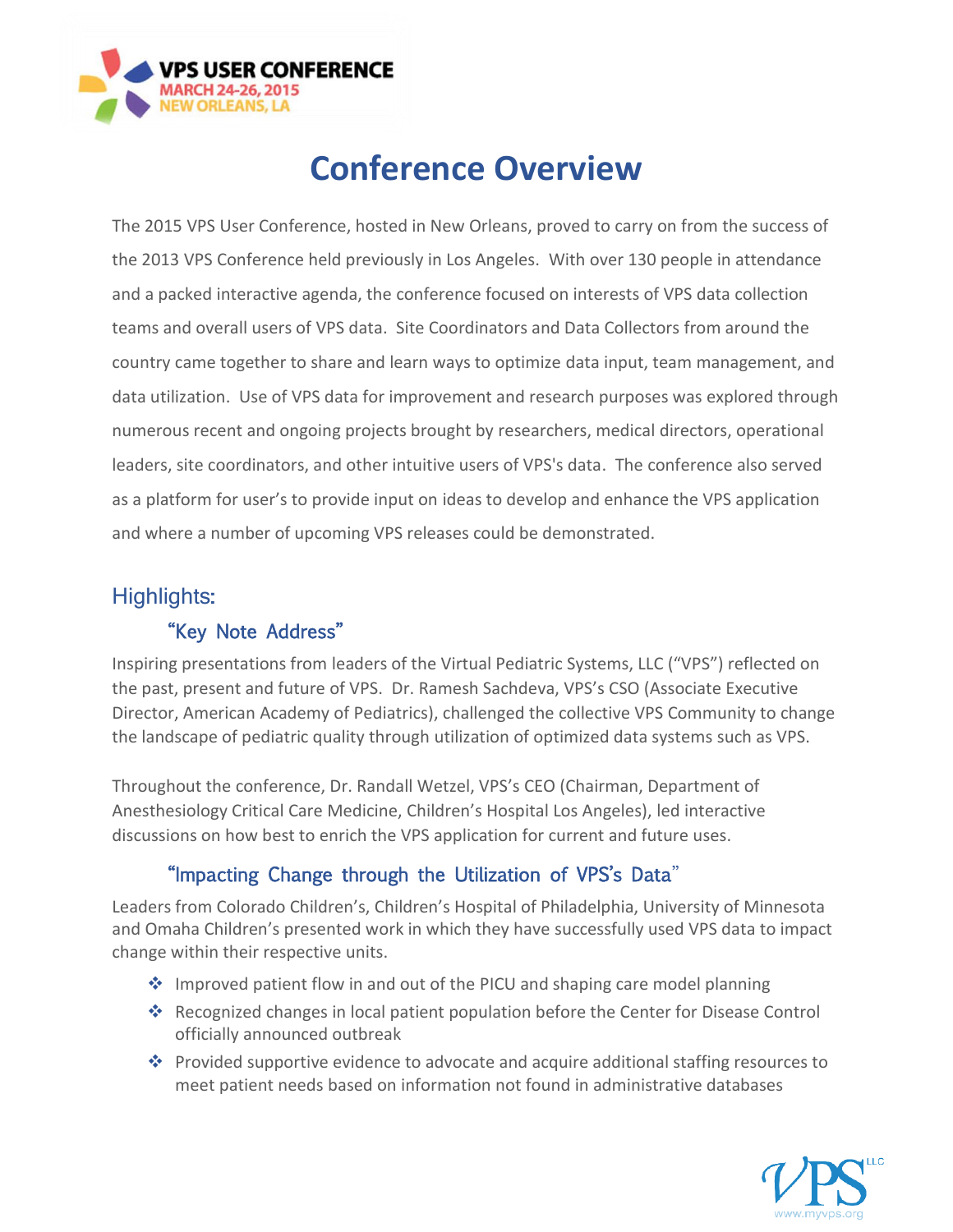

❖ Best practices in presentation formats to successfully share VPS data throughout the local institutions

#### "Synergies and Productivity of the Data Collection Team"

VPS data collection teams from the Children's Hospital of Philadelphia, Children's Hospital of Atlanta, and Kaiser Permanente shared insights and strategies to develop and maintain strong teams in large or multiple ICU settings. Ken Alexander, Louisiana Hospital Association, and Sheila Veuleman, VPS's Quality Analyst II, provided a motivational approach to leveraging team productivity.

#### "Team Hurdles: Roundtables"

VPS experts led three interactive roundtable discussions on common difficulties encountered as a VPS team or a single data collector. Users were able to select up to three sessions to attend;

- ❖ Help I'm Behind! I Need More People!
- ❖ Getting it Out There: Sharing VPS with My Hospital
- ❖ How Best to Engage My VPS Physician Leader
- ❖ Download and Use Your VPS Data Like an Expert
- ❖ Understanding the Statistics in VPS Performance Reports
- ❖ Techie Encounters of the Worst Kind
- ❖ Creating a Roadmap in Data Collection

#### "Tech Tips and Updates"

The Tech team provided insights on recent VPS application updates while also introducing upcoming functionalities with a live demonstration of a new and customizable VPS Analytics tool coming to the application in June 2015.

❖ Browser Support

❖ Downloading Local Data

- ❖ User Snap Bug Reporting
- ❖ Help Center

❖ Security Enhancement

- ❖ VPS 7 Updates
	- $\circ$  New data points, quality verifications, and capability to make technical adjustments quickly
	- o VPS 6 to be retired by July 2015
- ❖ New VPS Neuro Critical Care Module Pilot
	- o Presented by Dr. Jose Pineda, St. Louis Children's Hospital
- ❖ VPS Analytics & Reporting
	- o Going live June 2015

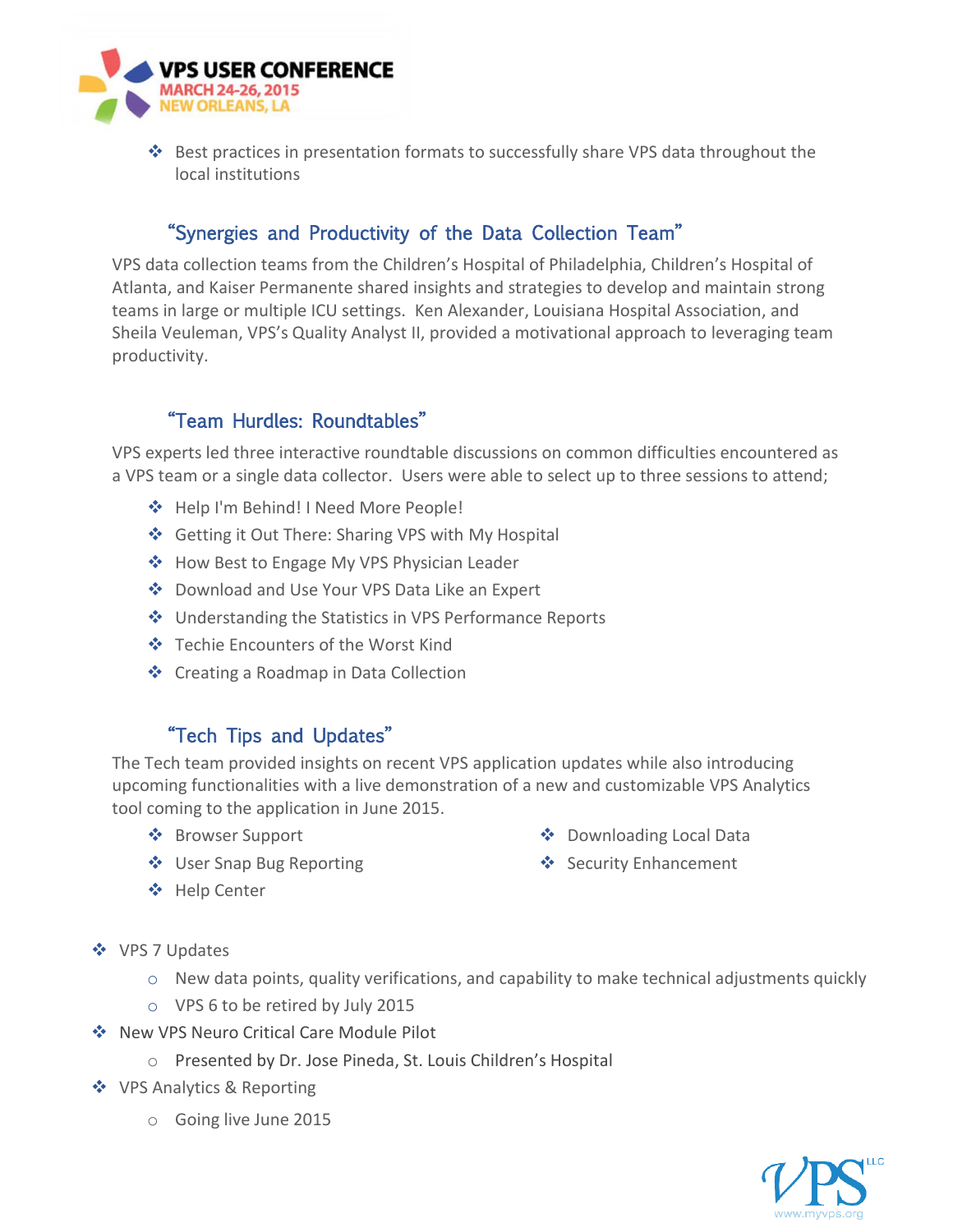

## "Impacting Change with VPS Data"

Numerous projects and studies leveraging VPS data were presented for a comprehensive view of how the VPS system supports improvements in pediatric critical care. Highlights include: research efforts related to center volume and impact on patient outcomes, procedure specific cardiac outcomes, linking VPS with other systems to transform data into useful information, and impacting accountable care and legislative action outside of the ICU with VPS foundational data. The presentations included;

- ❖ Dr. Theresa Mikhailov, Children's Hospital Wisconsin: "Using VPS to Understand the Impact of Nutrition on Outcomes in the PICU"
- ❖ Justi O'Flynn, Kosair Children's Hospital: "Using VPS Outside the Wall of the PICU"
- ❖ Dr. Katy Flynn-O'Brien, University of Washington: "Pediatric TBI: ICPM and CT scan Utilization Variability and Non-Mortality Outcomes"
- ❖ Dr. Randall Wetzel, VPS's CEO: "Center-Volume and Mortality Among ICUs Caring for Pediatric Cardiac Patients"
- ❖ Dr. Tom Rice, VPS's CMO: "Standardized Mortality Ratios for Most Frequent Cardiac Surgical Procedures Utilizing PICSIM"
- ❖ Dr. Emilie Henry, Oklahoma City: "Using VPS to Assess Impact of Advance Practice Staffing Changes"
- ❖ Dr. Punkaj Gupta, Arkansas Children's Hospital: "Association of Center Volume with Outcomes of In-Hospital Cardiac Arrest in Children with Critical Illness"
- ❖ Dr. Mary Fallat, Kosair Children's Hospital and Dr. Katy Flynn-O'Brien, University of Washington: "Improving Patient Outcomes Through Data Quality: A Trauma Registry/VPS Partnership"
- ❖ Dr. Barry Markovitz, Children's Hospital Los Angeles: "Is There a Volume Outcome Relationship in Pediatric Critical Care?"
- ❖ Dr. Michael Forbes, Akron Children's Hospital: "Geo-Mapping Preschool Trauma to Inform Accountable Care"
- ❖ Dr. Catherine Albin, Kaiser Permanente: "Alignment of a Health System Through VPS"
- ❖ Dr. Heidi Flori, Children's Hospital & Research Center at Oakland: "Sepsis Monitoring"

#### "Poster Exhibit"

A poster exhibit provided opportunity to view numerous works by colleagues that incorporated VPS data. Please visi[t http://www.myvps.org/user-meeting.html](http://www.myvps.org/user-meeting.html) to download any of the nine (9) posters or the PowerPoint presentations.

#### "Networking"

The information packed conference agenda provided numerous opportunities to network with colleagues from around the world on best practices to optimize VPS data submission and utilization among the VPS Community.

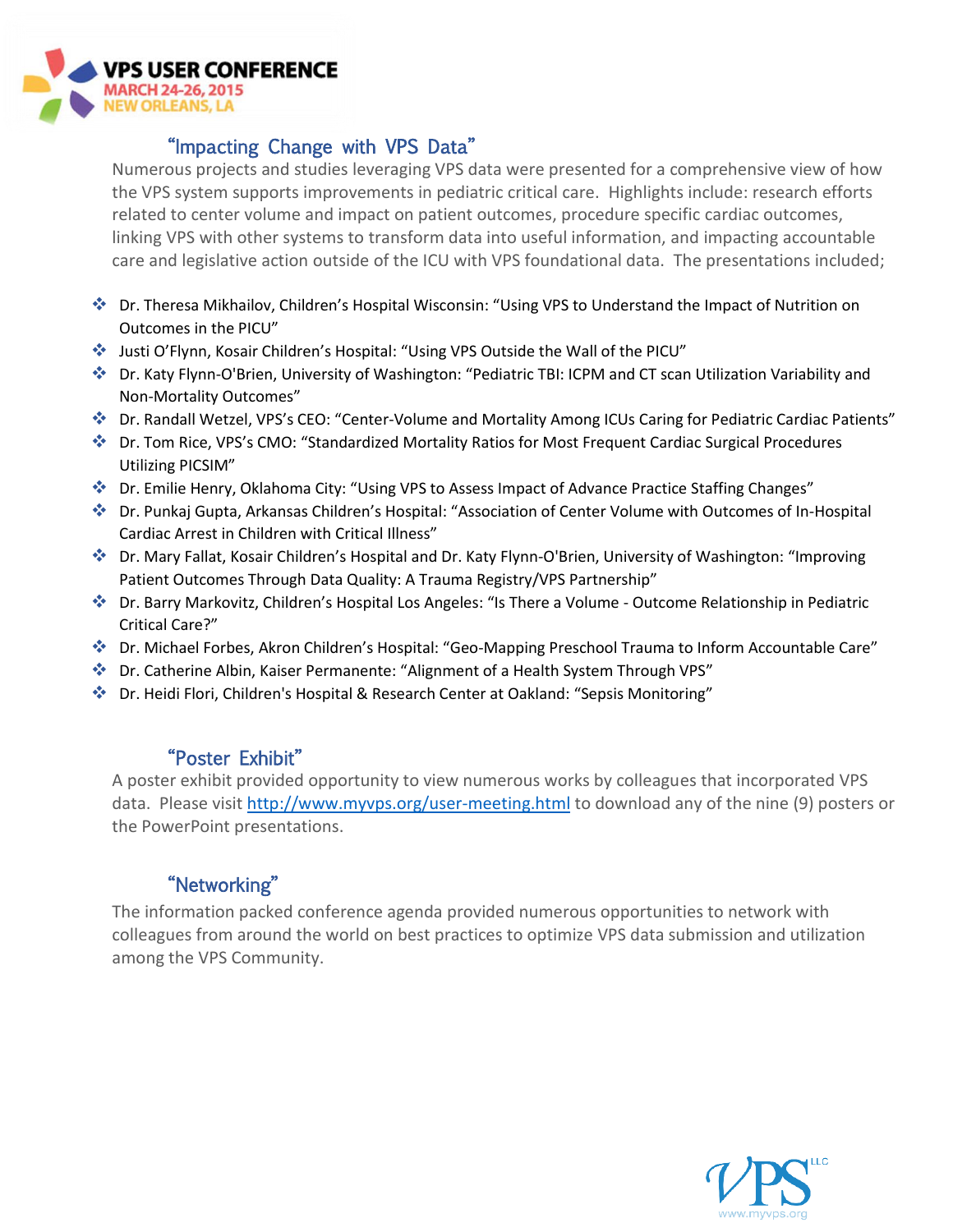